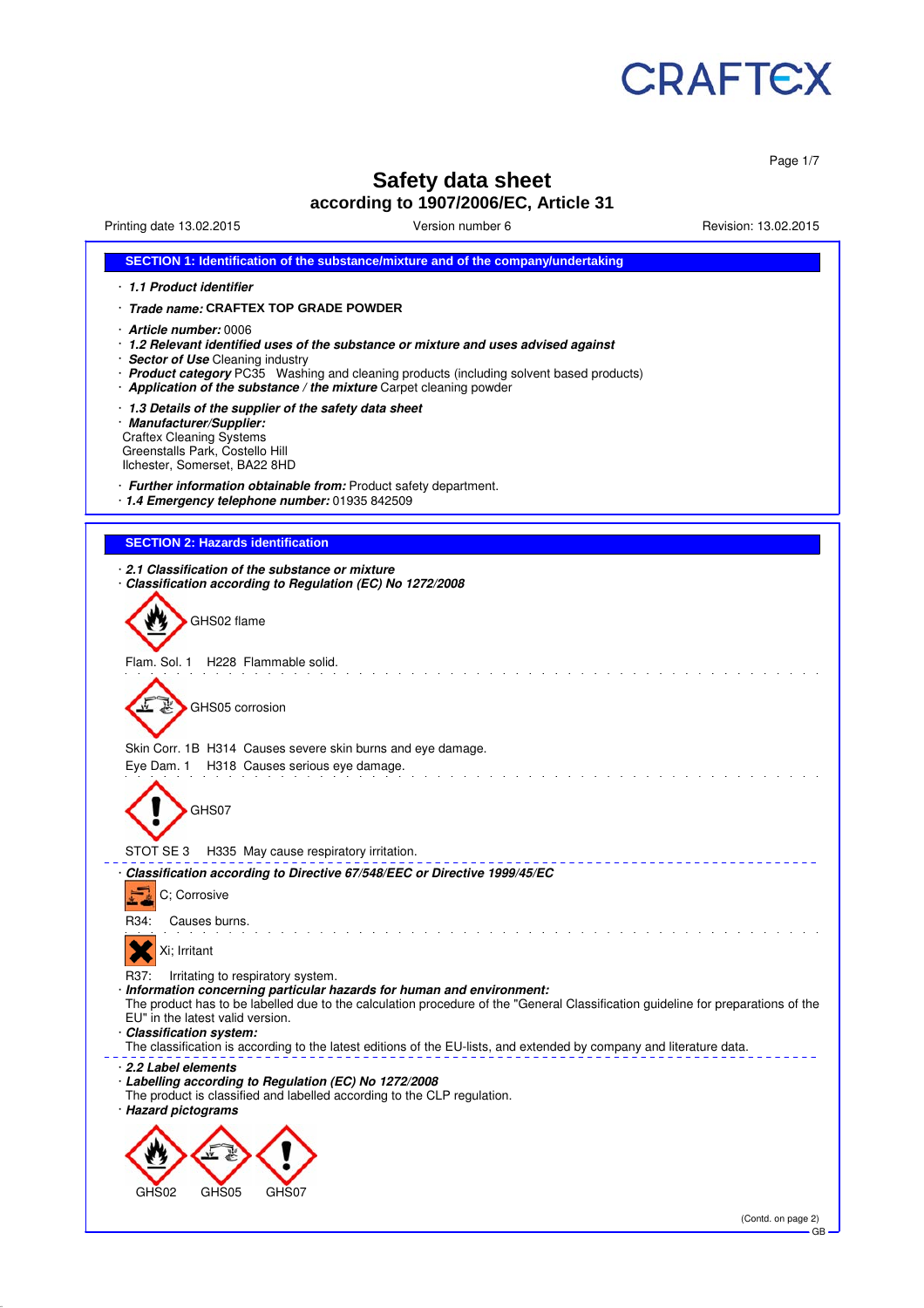Printing date 13.02.2015 **Version number 6** Revision: 13.02.2015 **Revision: 13.02.2015** 

#### **Trade name: CRAFTEX TOP GRADE POWDER**

|                                      |                                                                                                                                                                                          | (Contd. of page 1) |  |  |
|--------------------------------------|------------------------------------------------------------------------------------------------------------------------------------------------------------------------------------------|--------------------|--|--|
| · Signal word Danger                 |                                                                                                                                                                                          |                    |  |  |
|                                      | · Hazard-determining components of labelling:                                                                                                                                            |                    |  |  |
|                                      | disodium trioxosilicate pentahydrate                                                                                                                                                     |                    |  |  |
|                                      | · Hazard statements                                                                                                                                                                      |                    |  |  |
|                                      | H228 Flammable solid.                                                                                                                                                                    |                    |  |  |
|                                      | H314 Causes severe skin burns and eye damage.                                                                                                                                            |                    |  |  |
|                                      | H335 May cause respiratory irritation.                                                                                                                                                   |                    |  |  |
| · Precautionary statements           |                                                                                                                                                                                          |                    |  |  |
| P <sub>101</sub>                     | If medical advice is needed, have product container or label at hand.                                                                                                                    |                    |  |  |
| P <sub>102</sub><br>P <sub>103</sub> | Keep out of reach of children.<br>Read label before use.                                                                                                                                 |                    |  |  |
| P210                                 |                                                                                                                                                                                          |                    |  |  |
|                                      | Keep away from heat/sparks/open flames/hot surfaces. - No smoking.<br>P303+P361+P353 IF ON SKIN (or hair): Remove/Take off immediately all contaminated clothing. Rinse skin with water/ |                    |  |  |
|                                      | shower.                                                                                                                                                                                  |                    |  |  |
|                                      | P305+P351+P338 IF IN EYES: Rinse cautiously with water for several minutes. Remove contact lenses, if present and easy                                                                   |                    |  |  |
|                                      | to do. Continue rinsing.                                                                                                                                                                 |                    |  |  |
| P310                                 | Immediately call a POISON CENTER/doctor.                                                                                                                                                 |                    |  |  |
| P405                                 | Store locked up.                                                                                                                                                                         |                    |  |  |
| P501                                 | Dispose of contents/container in accordance with local/regional/national/international regulations.                                                                                      |                    |  |  |
| 2.3 Other hazards                    |                                                                                                                                                                                          |                    |  |  |
|                                      | · Results of PBT and vPvB assessment                                                                                                                                                     |                    |  |  |
|                                      | $\cdot$ PBT: Not applicable.                                                                                                                                                             |                    |  |  |
| $\cdot$ vPvB: Not applicable.        |                                                                                                                                                                                          |                    |  |  |
|                                      |                                                                                                                                                                                          |                    |  |  |
|                                      |                                                                                                                                                                                          |                    |  |  |
|                                      | <b>SECTION 3: Composition/information on ingredients</b>                                                                                                                                 |                    |  |  |
|                                      |                                                                                                                                                                                          |                    |  |  |
|                                      | · Description: Mixture of substances listed below with nonhazardous additions.                                                                                                           |                    |  |  |
| · Dangerous components:              |                                                                                                                                                                                          |                    |  |  |
| CAS: 497-19-8                        | sodium carbonate                                                                                                                                                                         | 25-50%             |  |  |
|                                      | EINECS: 207-838-8 \ Eye Irrit. 2, H319                                                                                                                                                   |                    |  |  |
| CAS: 10213-79-3                      | disodium trioxosilicate pentahydrate                                                                                                                                                     | 25-50%             |  |  |
|                                      | EINECS: 229-912-9 $\bigotimes$ Skin Corr. 1B, H314; $\bigcirc$ Acute Tox. 4, H302; STOT SE 3, H335                                                                                       |                    |  |  |
| CAS: 10332-33-9                      | sodium peroxoborate (containing $< 0.1$ % (w/w) of particles with an aerodynamic diameter of                                                                                             | $2.5 - 10%$        |  |  |
|                                      | EINECS: 234-390-0 below 50 µm)                                                                                                                                                           |                    |  |  |
|                                      | Ox. Sol. 3, H272; Sepr. 1B, H360Df; Seye Dam. 1, H318; O Acute Tox. 4, H302;                                                                                                             |                    |  |  |
|                                      | STOT SE 3, H335                                                                                                                                                                          |                    |  |  |
| $\cdot$ SVHC                         |                                                                                                                                                                                          |                    |  |  |
|                                      |                                                                                                                                                                                          |                    |  |  |
|                                      | 10332-33-9 sodium peroxoborate (containing < $0,1$ % (w/w) of particles with an aerodynamic diameter of below 50 $\mu$ m)                                                                |                    |  |  |
|                                      | · Regulation (EC) No 648/2004 on detergents / Labelling for contents                                                                                                                     |                    |  |  |

oxygen-based bleaching agents **5 - 15%** optical brighteners, perfumes ((R)-p-mentha-1,8-diene) < 5%

#### **SECTION 4: First aid measures**

· **4.1 Description of first aid measures**

- · **General information:** Immediately remove any clothing soiled by the product.
- · **After inhalation:** In case of unconsciousness place patient stably in side position for transportation.
- · **After skin contact:** Immediately wash with water and soap and rinse thoroughly.
- · **After eye contact:** Rinse opened eye for several minutes under running water. Then consult a doctor.
- · **After swallowing:** Drink plenty of water and provide fresh air. Call for a doctor immediately.
- · **4.2 Most important symptoms and effects, both acute and delayed** No further relevant information available.
- · **4.3 Indication of any immediate medical attention and special treatment needed**

No further relevant information available.

#### **SECTION 5: Firefighting measures**

· **5.1 Extinguishing media**

· **Suitable extinguishing agents:** CO2, powder or water spray. Fight larger fires with water spray or alcohol resistant foam. (Contd. on page 3)

 $\overline{G}R$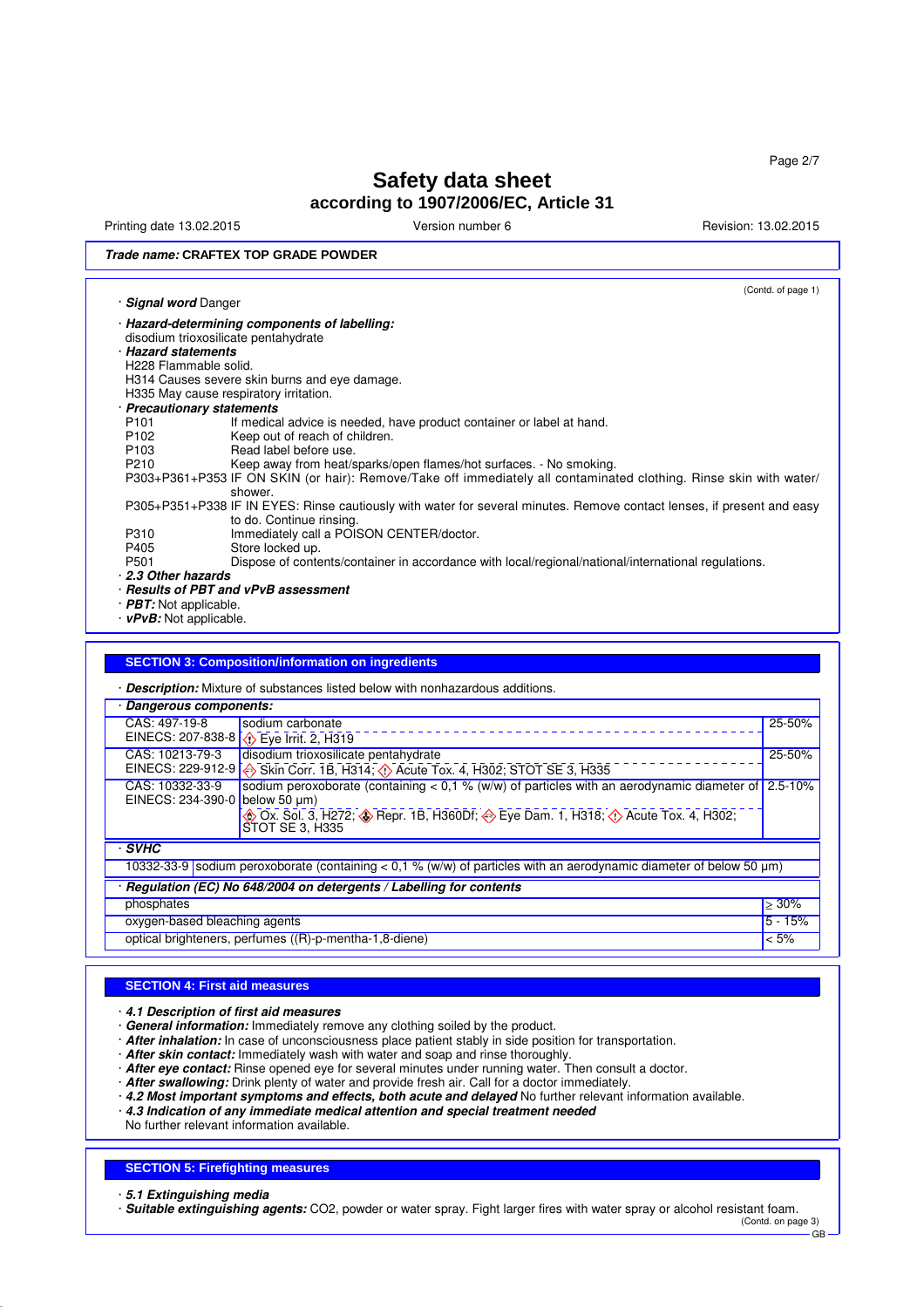Printing date 13.02.2015 Version number 6 Revision: 13.02.2015

(Contd. of page 2)

#### **Trade name: CRAFTEX TOP GRADE POWDER**

- · **5.2 Special hazards arising from the substance or mixture** No further relevant information available.
- · **5.3 Advice for firefighters**
- · **Protective equipment:** No special measures required.

#### **SECTION 6: Accidental release measures**

- · **6.1 Personal precautions, protective equipment and emergency procedures** Wear protective equipment. Keep unprotected persons away. · **6.2 Environmental precautions:**
- Do not allow product to reach sewage system or any water course.
- Inform respective authorities in case of seepage into water course or sewage system.
- Do not allow to enter sewers/ surface or ground water.
- · **6.3 Methods and material for containment and cleaning up:** Use neutralising agent.
- Dispose contaminated material as waste according to item 13.
- Ensure adequate ventilation.
- · **6.4 Reference to other sections**
- See Section 7 for information on safe handling.
- See Section 8 for information on personal protection equipment.
- See Section 13 for disposal information.

#### **SECTION 7: Handling and storage**

- · **7.1 Precautions for safe handling**
- Thorough dedusting.
- Prevent formation of dust.
- · **Information about fire and explosion protection:** No special measures required.
- · **7.2 Conditions for safe storage, including any incompatibilities**
- · **Storage:**
- · **Requirements to be met by storerooms and receptacles:** No special requirements.
- · **Information about storage in one common storage facility:** Not required.
- · **Further information about storage conditions:** Keep container tightly sealed.
- · **7.3 Specific end use(s)** No further relevant information available.

#### **SECTION 8: Exposure controls/personal protection**

- · **Additional information about design of technical facilities:** No further data; see item 7.
- · **8.1 Control parameters**

#### · **Ingredients with limit values that require monitoring at the workplace:**

The product does not contain any relevant quantities of materials with critical values that have to be monitored at the workplace.

· **Additional information:** The lists valid during the making were used as basis.

- · **8.2 Exposure controls**
- · **Personal protective equipment:**
- · **General protective and hygienic measures:** Keep away from foodstuffs, beverages and feed. Immediately remove all soiled and contaminated clothing Wash hands before breaks and at the end of work. Avoid contact with the eyes and skin.
- · **Respiratory protection:**

In case of brief exposure or low pollution use respiratory filter device. In case of intensive or longer exposure use selfcontained respiratory protective device.

· **Protection of hands:**



Protective gloves

The glove material has to be impermeable and resistant to the product/ the substance/ the preparation.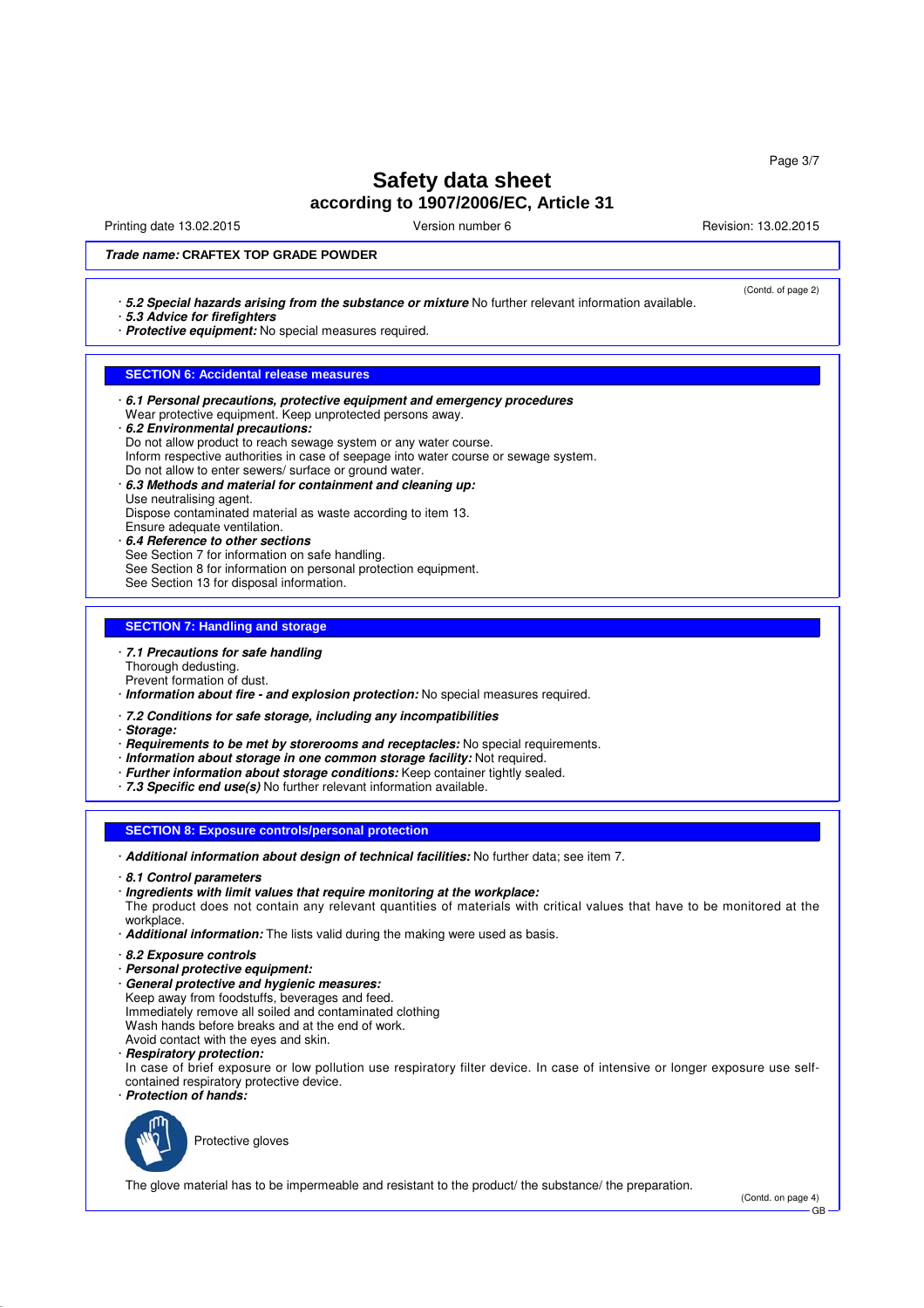Printing date 13.02.2015 **Version number 6** Newsley Revision: 13.02.2015

### **Trade name: CRAFTEX TOP GRADE POWDER**

(Contd. of page 3)<br>Due to missing tests no recommendation to the glove material can be given for the product/ the preparation/ the chemical mixture.

Selection of the glove material on consideration of the penetration times, rates of diffusion and the degradation · **Material of gloves**

The selection of the suitable gloves does not only depend on the material, but also on further marks of quality and varies from manufacturer to manufacturer. As the product is a preparation of several substances, the resistance of the glove material can not be calculated in advance and has therefore to be checked prior to the application.

### · **Penetration time of glove material**

The exact break through time has to be found out by the manufacturer of the protective gloves and has to be observed. · **Eye protection:**



Tightly sealed goggles

#### **SECTION 9: Physical and chemical properties**

| 9.1 Information on basic physical and chemical properties<br>· General Information |                              |
|------------------------------------------------------------------------------------|------------------------------|
| · Appearance:                                                                      |                              |
| Form:                                                                              | Powder                       |
| Colour:                                                                            | White                        |
| · Odour:                                                                           | Lemon                        |
| Odour threshold:                                                                   | Not determined.              |
| · pH-value at 20 ℃:                                                                | 11.5                         |
| Change in condition                                                                |                              |
| Melting point/Melting range:                                                       | Undetermined.                |
| <b>Boiling point/Boiling range:</b>                                                | Undetermined.                |
| · Flash point:                                                                     | Not applicable.              |
| · Flammability (solid, gaseous):                                                   | Not determined.              |
| · Ignition temperature:                                                            |                              |
| <b>Decomposition temperature:</b>                                                  | Not determined.              |
| · Self-igniting:                                                                   | Product is not selfigniting. |
| · Danger of explosion:                                                             | Not determined.              |
| · Explosion limits:                                                                |                              |
| Lower:                                                                             | Not determined.              |
| Upper:                                                                             | Not determined.              |
| · Vapour pressure:                                                                 | Not applicable.              |
| · Density:                                                                         | Not determined.              |
| · Relative density                                                                 | Not determined.              |
| · Vapour density                                                                   | Not applicable.              |
| · Evaporation rate                                                                 | Not applicable.              |
| · Solubility in / Miscibility with                                                 |                              |
| water:                                                                             | Soluble.                     |
| · Partition coefficient (n-octanol/water): Not determined.                         |                              |
| · Viscosity:                                                                       |                              |
| Dynamic:                                                                           | Not applicable.              |
| Kinematic:                                                                         | Not applicable.              |
| · Solvent content:                                                                 |                              |
| Organic solvents:                                                                  | 0.0%                         |
| VOC (EC)                                                                           | 0.00%                        |
| <b>Solids content:</b>                                                             | 98.7%                        |
|                                                                                    | (Contd. on page 5)           |
|                                                                                    | GB                           |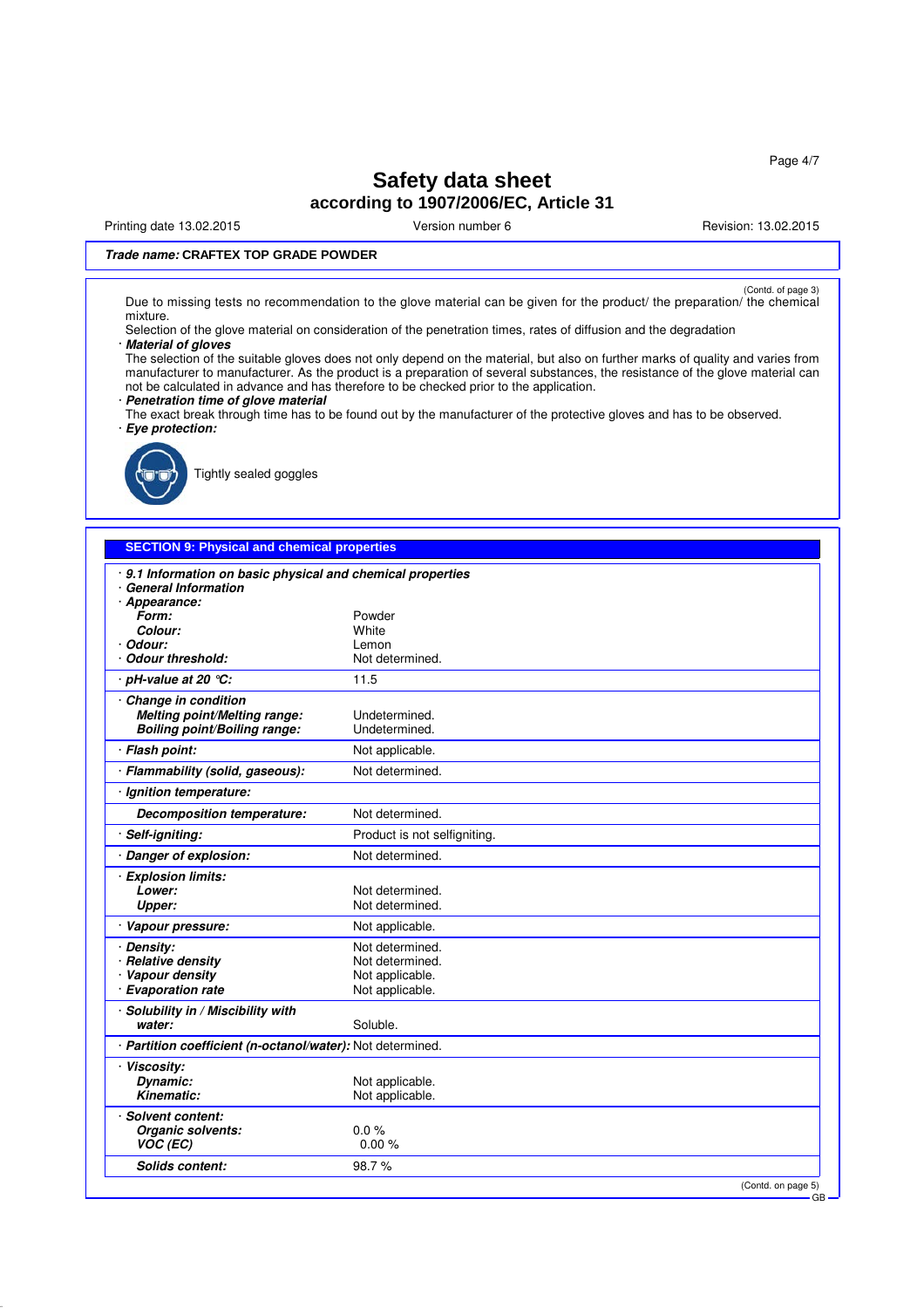Printing date 13.02.2015 Version number 6 Revision: 13.02.2015

(Contd. of page 4)

**Trade name: CRAFTEX TOP GRADE POWDER**

· 9.2 Other information No further relevant information available.

#### **SECTION 10: Stability and reactivity**

- · **10.2 Chemical stability**
- · **Thermal decomposition / conditions to be avoided:** No decomposition if used according to specifications.
- · **10.3 Possibility of hazardous reactions** No dangerous reactions known.
- · **10.4 Conditions to avoid** No further relevant information available.
- · **10.5 Incompatible materials:** No further relevant information available.
- · **10.6 Hazardous decomposition products:** No dangerous decomposition products known.

#### **SECTION 11: Toxicological information**

- · **11.1 Information on toxicological effects**
- · **Acute toxicity:**
- · **LD/LC50 values relevant for classification:**

**10213-79-3 disodium trioxosilicate pentahydrate**

Oral LD50 770 mg/kg (mouse)

- 1280 mg/kg (rat)
- LC50/96 h 3185 mg/l (fish)

#### **10332-33-9 sodium peroxoborate (containing < 0,1 % (w/w) of particles with an aerodynamic diameter of below 50 µm)**

| Oral        | LDS0 | $900-2100$ mg/kg (rat)       |
|-------------|------|------------------------------|
| Dermal LD50 |      | $\vert$ >2000 mg/kg (rabbit) |
|             |      | LC50/96 h 51 mg/l (fish)     |

· **Primary irritant effect:**

- · **on the skin:** Caustic effect on skin and mucous membranes.
- · **on the eye:** Strong caustic effect.
- · **Sensitisation:** No sensitising effects known.
- · **Additional toxicological information:**

The product shows the following dangers according to the calculation method of the General EU Classification Guidelines for Preparations as issued in the latest version: **Corrosive** 

Irritant

Swallowing will lead to a strong caustic effect on mouth and throat and to the danger of perforation of esophagus and stomach.

#### **SECTION 12: Ecological information**

#### · **12.1 Toxicity**

| · Aquatic toxicity:                                                                                                   |  |  |
|-----------------------------------------------------------------------------------------------------------------------|--|--|
| 10213-79-3 disodium trioxosilicate pentahydrate                                                                       |  |  |
| EC50/48 h 4857 mg/l (daphnia)                                                                                         |  |  |
| 10332-33-9 sodium peroxoborate (containing < 0,1 % (w/w) of particles with an aerodynamic diameter of below 50<br>µm) |  |  |
| EC50/48 h   11 mg/l (daphnia)                                                                                         |  |  |
| . 12.2 Persistence and degradability No further relevant information available.                                       |  |  |
| · 12.3 Bioaccumulative potential No further relevant information available.                                           |  |  |
| · 12.4 Mobility in soil No further relevant information available.                                                    |  |  |
| · Additional ecological information:                                                                                  |  |  |
| General notes:                                                                                                        |  |  |
| Water hazard class 1 (German Regulation) (Self-assessment): slightly hazardous for water                              |  |  |
| Do not allow undiluted product or large quantities of it to reach ground water, water course or sewage system.        |  |  |

Must not reach sewage water or drainage ditch undiluted or unneutralised.

(Contd. on page 6) GB

<sup>·</sup> **10.1 Reactivity**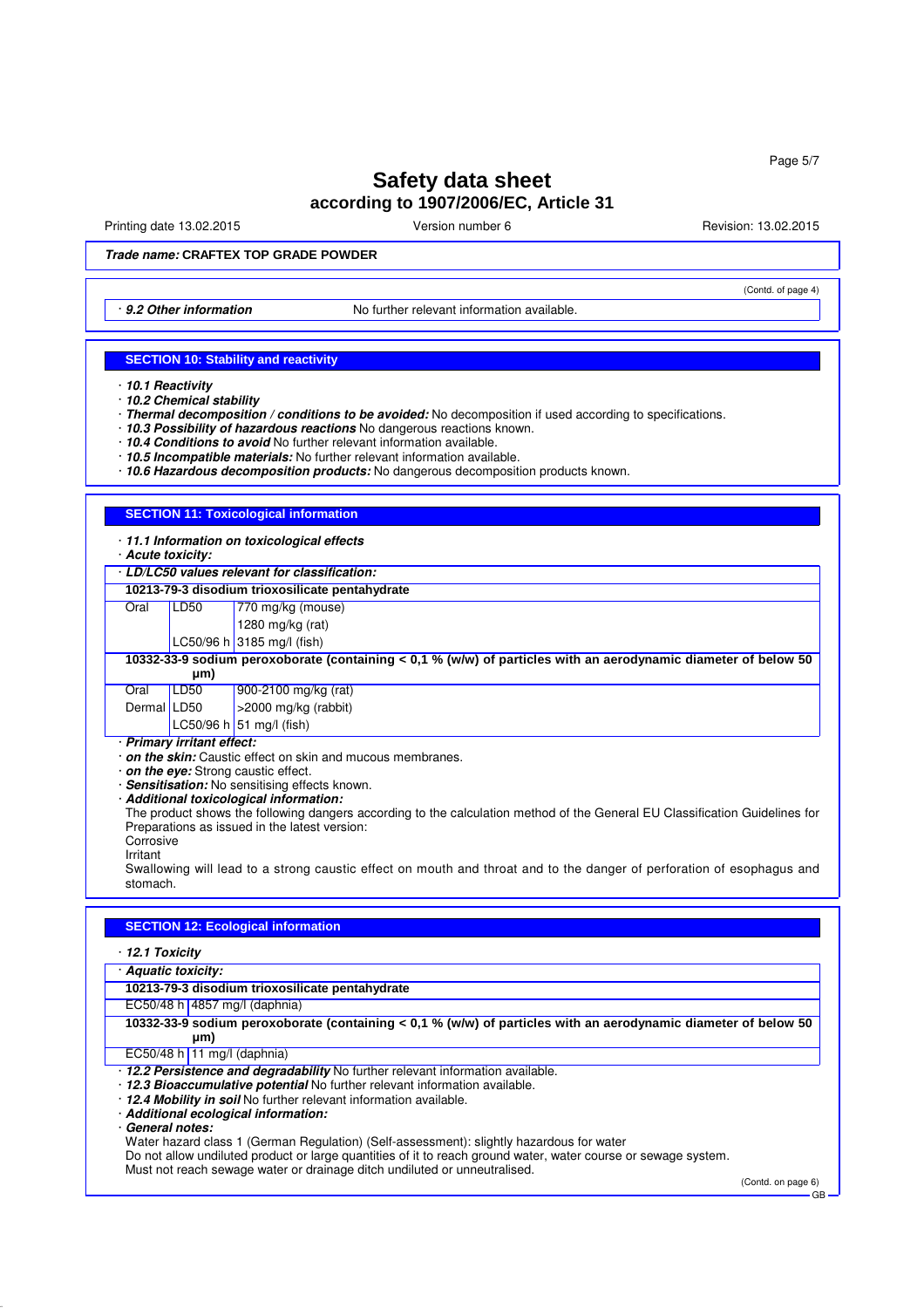Page 6/7

## **Safety data sheet according to 1907/2006/EC, Article 31**

Printing date 13.02.2015 **Version number 6** Newsley Revision: 13.02.2015

### **Trade name: CRAFTEX TOP GRADE POWDER**

(Contd. of page 5)<br>Rinse off of bigger amounts into drains or the aquatic environment may lead to increased pH-values. A high pH-value harms aquatic organisms. In the dilution of the use-level the pH-value is considerably reduced, so that after the use of the product the aqueous waste, emptied into drains, is only low water-dangerous.

- · **12.5 Results of PBT and vPvB assessment**
- · **PBT:** Not applicable. · **vPvB:** Not applicable.

· **12.6 Other adverse effects** No further relevant information available.

#### **SECTION 13: Disposal considerations**

- · **13.1 Waste treatment methods**
- · **Recommendation** Must not be disposed together with household waste. Do not allow product to reach sewage system.
- · **Uncleaned packaging:**
- · **Recommendation:** Disposal must be made according to official regulations.
- · **Recommended cleansing agents:** Water, if necessary together with cleansing agents.

#### **SECTION 14: Transport information**

| ∙ 14.1 UN-Number<br>· ADR, IMDG, IATA                                           | <b>UN2925</b>                                                                                     |
|---------------------------------------------------------------------------------|---------------------------------------------------------------------------------------------------|
| 14.2 UN proper shipping name                                                    |                                                                                                   |
| · ADR                                                                           | 2925 FLAMMABLE SOLID, CORROSIVE, ORGANIC, N.O.S. (camphene,<br><b>DISODIUM TRIOXOSILICATE)</b>    |
| · IMDG, IATA                                                                    | FLAMMABLE SOLID, CORROSIVE, ORGANIC, N.O.S. (camphene,<br><b>DISODIUM TRIOXOSILICATE)</b>         |
| · 14.3 Transport hazard class(es)                                               |                                                                                                   |
| · ADR, IMDG, IATA                                                               |                                                                                                   |
|                                                                                 |                                                                                                   |
| · Class                                                                         | 4.1 Flammable solids, self-reactive substances and solid desensitised<br>explosives.              |
| · Label                                                                         | $4.1 + 8$                                                                                         |
| 14.4 Packing group<br>· ADR, IMDG, IATA                                         | Ш                                                                                                 |
| 14.5 Environmental hazards:<br>· Marine pollutant:                              | No                                                                                                |
| 14.6 Special precautions for user                                               | Warning: Flammable solids, self-reactive substances and solid<br>desensitised explosives.         |
| · Danger code (Kemler):                                                         | 48                                                                                                |
| · EMS Number:<br>· Segregation groups                                           | $F-A, S-G$<br>Alkalis                                                                             |
|                                                                                 |                                                                                                   |
| 14.7 Transport in bulk according to Annex II of<br>MARPOL73/78 and the IBC Code | Not applicable.                                                                                   |
| Transport/Additional information:                                               |                                                                                                   |
| $·$ ADR                                                                         |                                                                                                   |
| · Limited quantities (LQ)                                                       | $1$ kg                                                                                            |
| · Excepted quantities (EQ)                                                      | Code: E2                                                                                          |
|                                                                                 | Maximum net quantity per inner packaging: 30 g<br>Maximum net quantity per outer packaging: 500 g |
| · Transport category                                                            | 2                                                                                                 |
| · Tunnel restriction code                                                       | E                                                                                                 |
|                                                                                 | (Contd. on page 7)<br>GB                                                                          |